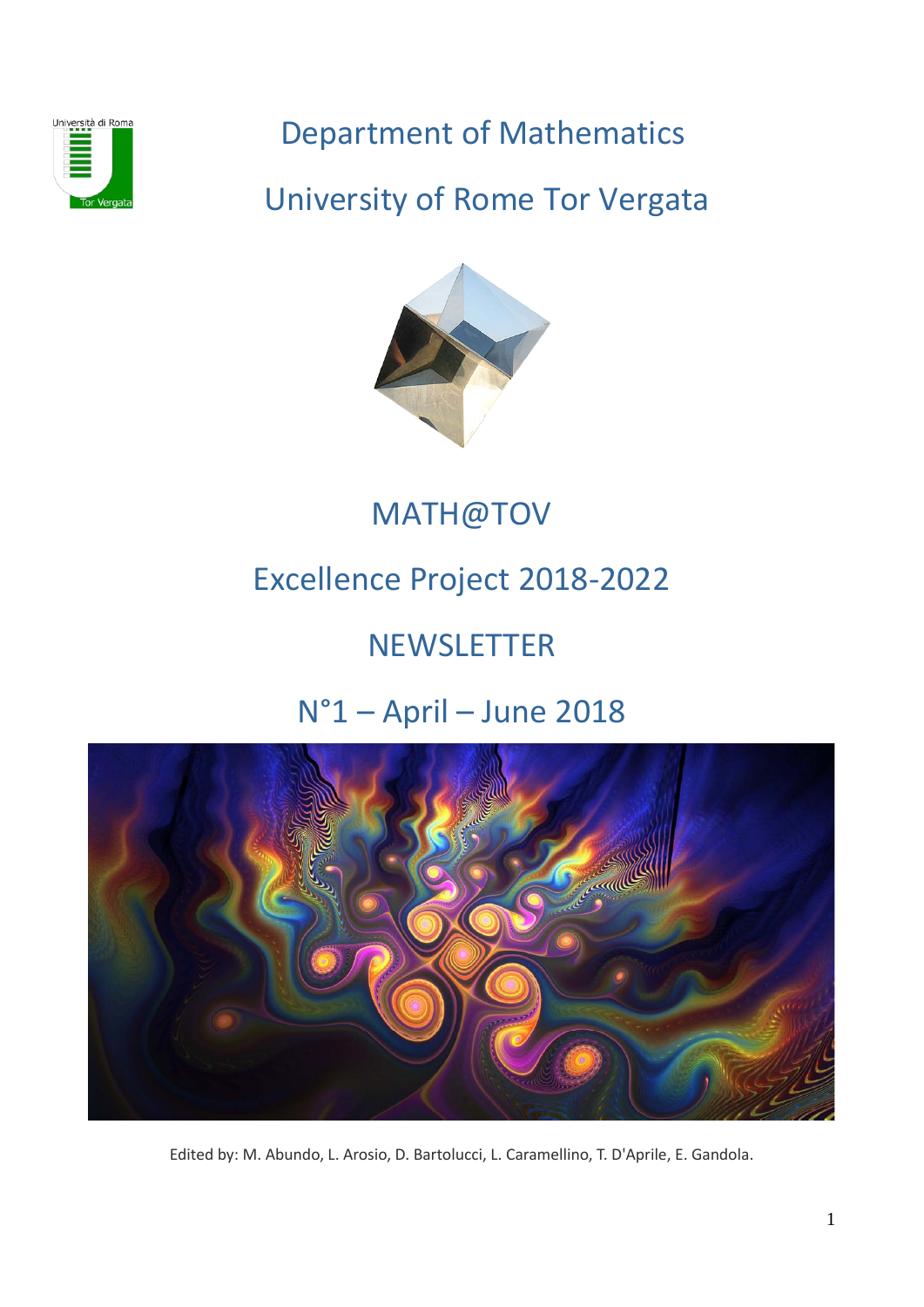### Presentation

The Department of Mathematics of the University of Rome Tor Vergata is distinguished by first class research, often motivated by applications from theoretical physics, astronomy, aerospace, finance, technology and medical science, a high level educational system, and the organisation of events in the context of the so-called third mission of the University. For details we refer to the Department's website, [http://www.mat.uniroma2.it.](http://www.mat.uniroma2.it/)

The Department aims to increase its leading role in research, math education and math culture. The recently awarded national Excellence Project 2018-2022, denoted by MATH@TOV, offers the opportunity to face new challenges, and its main objectives are

- foster new collaborations between staff members on advanced research themes
- hire excellent staff members, able to participate in multiple research projects
- stimulate the interaction with excellent math groups, both in public research institutions and industry, and transform the Department into a strategic asset for the development of highly advanced mathematics and its application to specific problems
- increase the international visibility of the Department
- improve the Master and PhD Programmes in Mathematics
- intensify the spreading of Math Culture.

See the web page of the project MATH@TOV:<http://www.mat.uniroma2.it/Progetto/>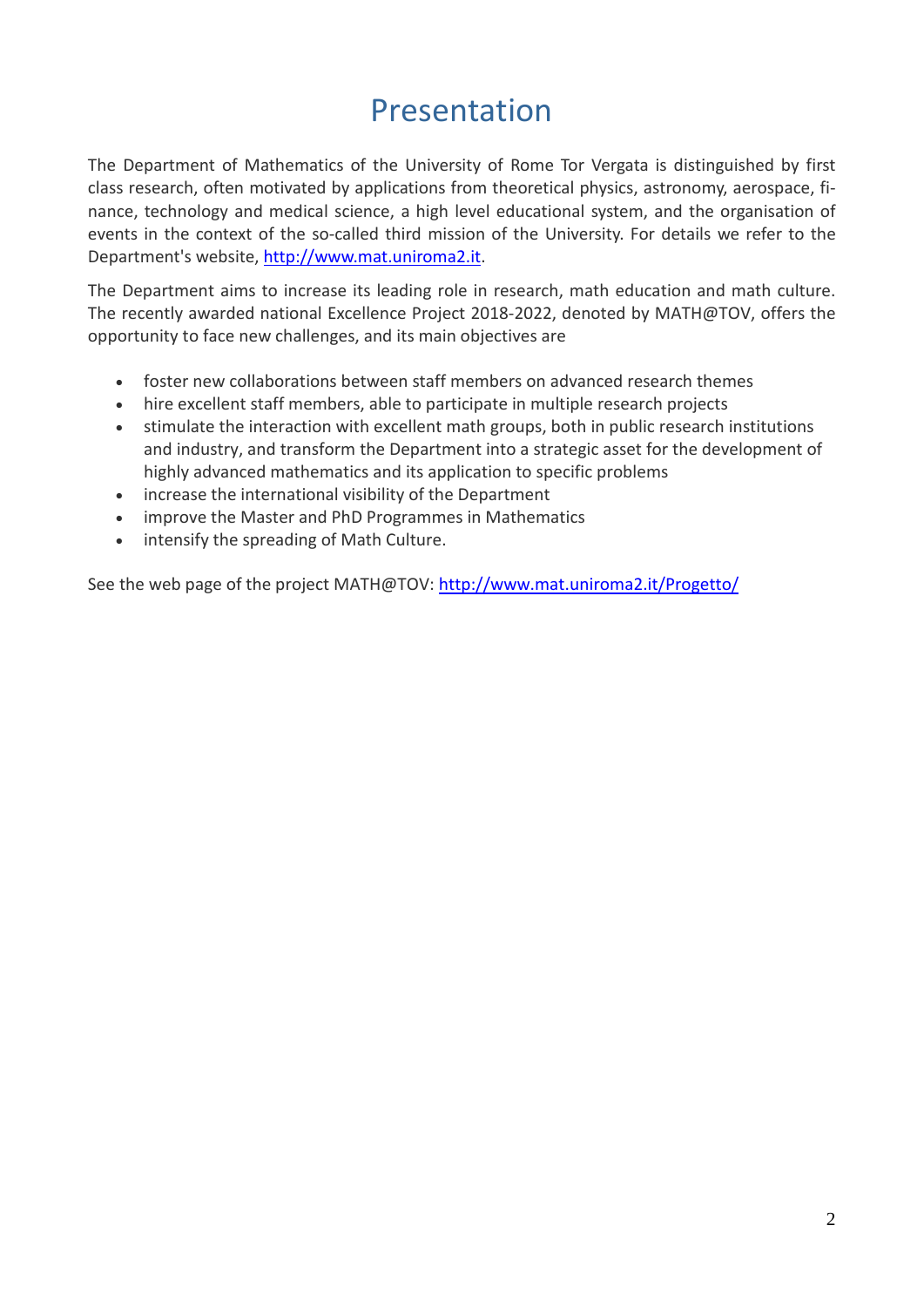### Recruitment



#### **Call for interest**

The Department of Mathematics at the University of Rome Tor Vergata invites expressions of interest for Senior (Tenure-Track) Assistant Professor ('RTD-B') and Tenured Associate Professor positions in any area of Pure and Applied Mathematics.

#### **Who we are:**

Our Department has been consistently ranked in top positions within Italy and Europe in Research Assessment Exercises held over the last decade; it is the only Italian institution ranking in the top 100 worldwide for Mathematics according to the ARWU ranking of 2017. Moreover, the Department has been recently ranked first in Italy and hence financed by the Italian Ministry of Education, University and Research (MIUR) under the program "Departments of Excellence" for the period 2018-2022. More information about the Department and this program can be found at

https://www.mat.uniroma2.it/ see also http://www.mat.uniroma2.it/Progetto/

#### **What we offer:**

Associate Professor is a tenured position. Applicants should have an established track-record of publications in top international journals and evidence of leadership and recognition in the international academic community, including grant applications and project management. Standards of excellence in teaching are also expected. The initial gross salary of an Associate Professor is around 50k Euros per year. The net amount after taxes depends on the total personal income, the composition of the family and other parameters. To apply for an associate professorship in Italy, the candidates must hold the "Abilitazione Scientifica Nazionale" (Italian National Habilitation) as Associate Professor, or must have been declared eligible by the Italian Ministry of University and Research (MIUR), or must be currently employed in an equivalent position in Italy or in a foreign Department.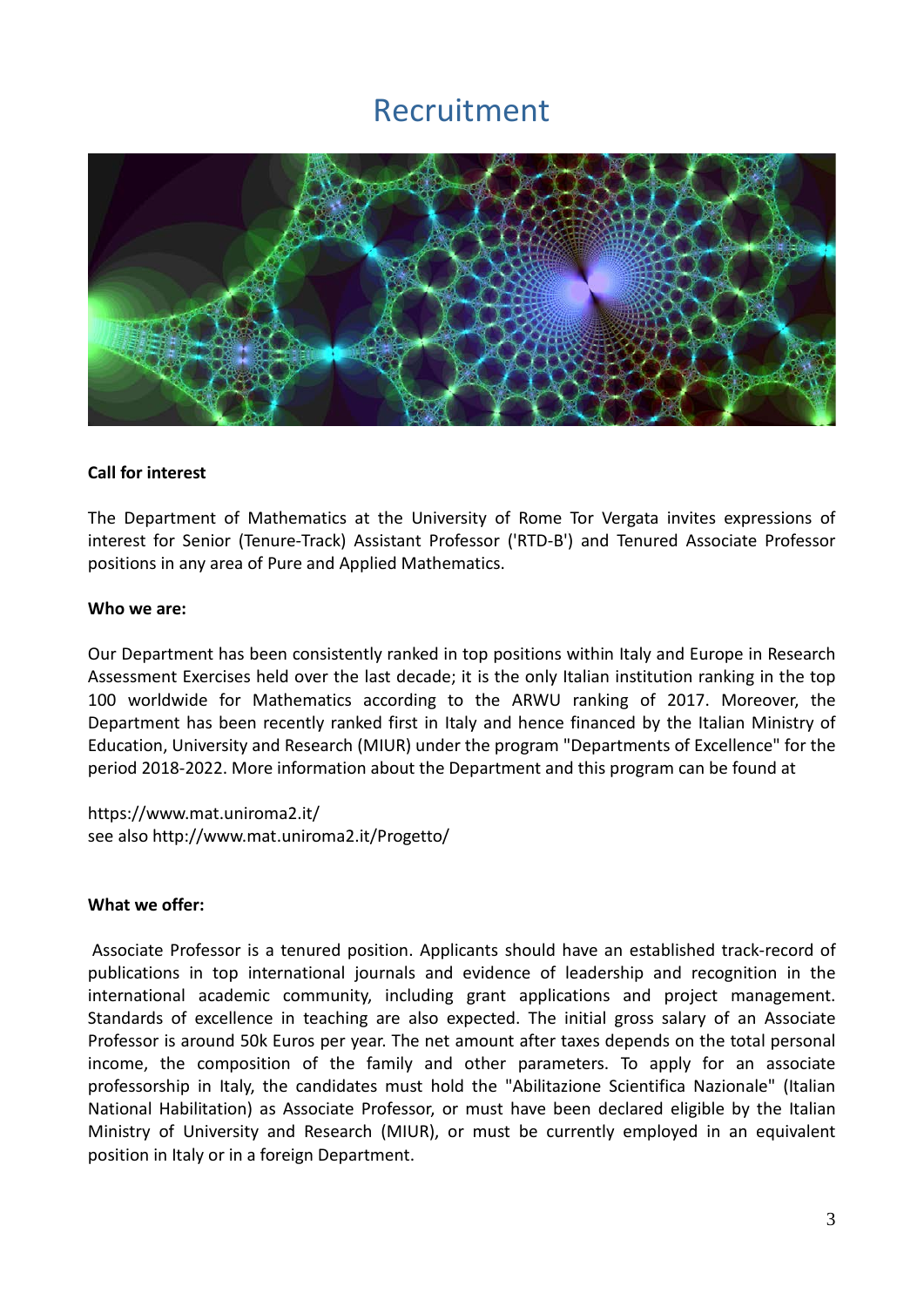Senior (Tenure-Track) Assistant Professor (RTD-B) is for three years. Subject to evaluation, the position will be converted in a tenured Associate Professorship. Applicants for this position must have at least three years of experience after PhD completion, and an already established research record. The initial gross salary is around 38k Euros per year.

A four-year tax exemption on 90% of the salary is available according to the Italian tax law for those candidates who have been residing outside Italy for 2 years or more. All positions will start not earlier than 2019. Moreover, the MIUR Excellence Grant will provide special funds to attract PhD students and PostDocs to join the Department and host large scientific events as well as other activities such as PhD courses, seminars and workshops.

#### **Procedure:**

Applicants should express their interest by sending an email to progetto@mat.uniroma2.it, including a Curriculum Vitae and a list of publications. The subject of the email should be Associate-surname or RTDB-surname. Selected candidates could be invited for a seminar. There are no restrictions regarding the nationality of the applicants.

Please note that this is a call for interest, not a job vacancy announcement; i.e., this call is only a preliminary stage aimed to collect expressions of interest, and it is not a formal application for positions. On the basis of the collected EoIs, the Department will decide whether or not to open a position in specific subdisciplines. Academic positions in Italy can only be awarded through a public competition or direct appointment. The Department will contact the applicants to inform them about the opening of the formal positions and the required documentation.

For additional information, please contact us at: progetto@mat.uniroma2.it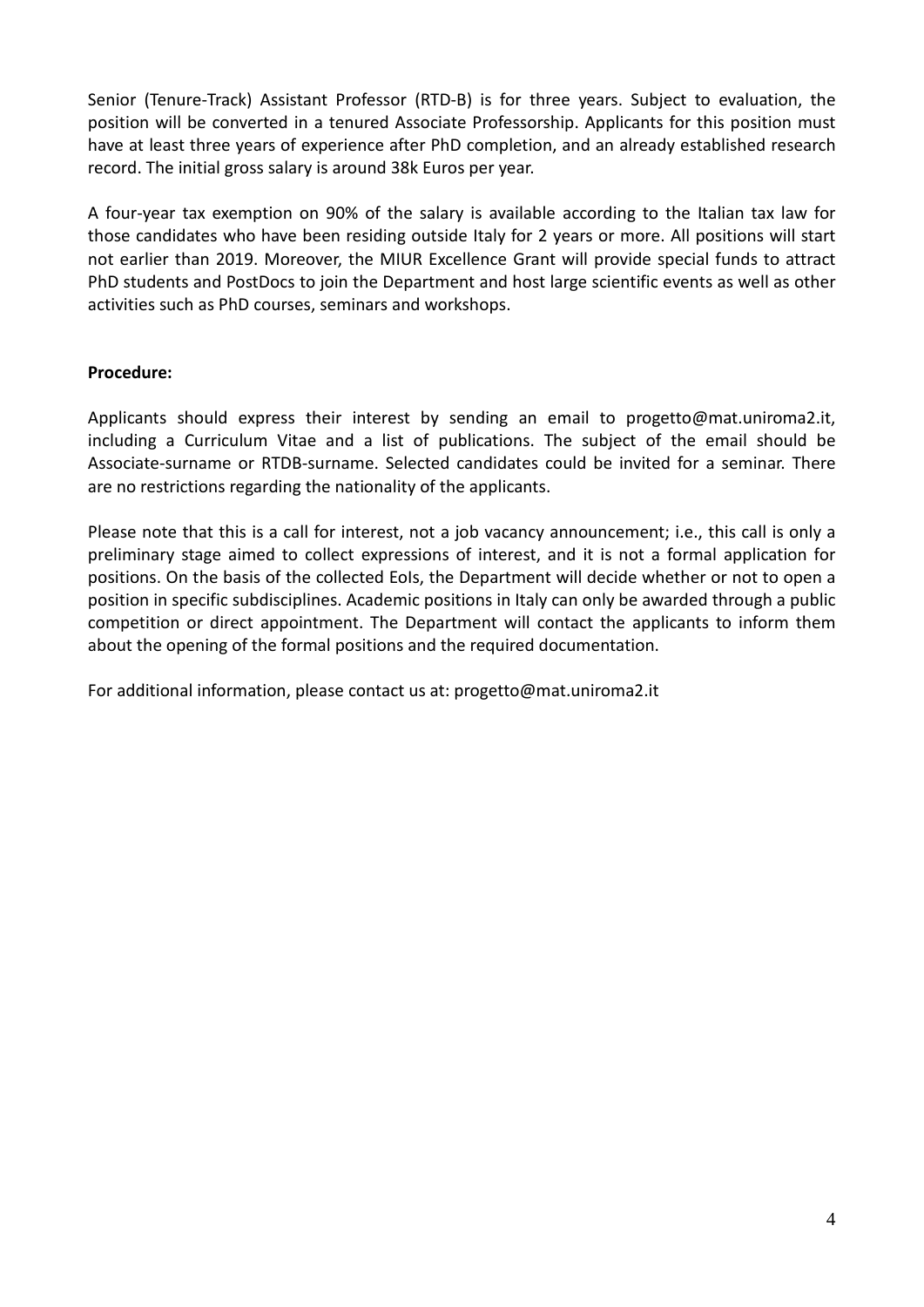### Research



Beside short term visiting professors, the project is funding a rich activity of long term (from 1 month to 3 months) visiting professors in the framework of the Department PhD program. Next visitors are listed below.

• [Han Peters,](http://www.uva.nl/en/profile/p/e/h.peters/h.peters.html) University of Amsterdam, Amsterdam (The Netherlands), January 2019,

Course: Holomorphic Dynamics

• Christos Efthymiopoulos, Research Center for Astronomy and Applied Mathematics, Athens (Greece) January-February 2019

Course: Normal forms, Nekhoroshev's Theorem, Celestial Mechanics

• [Paolo Antonini,](http://www.math.sissa.it/users/paolo-antonini) SISSA ,Trieste (Italy), January-February 2019

Course: The Atiyah-Singer index theorem

- [Hervé Gaussier,](https://www-fourier.ujf-grenoble.fr/?q=fr/content/herv%C3%A9-gaussier) Institut Fourier, Grenoble (France), November 2018-January 2019 Course: Gromov's hyperbolic geometry in Complex Analysis
- [Tom Lyche,](https://www.mn.uio.no/math/english/people/aca/tom/) Department of Mathematics, UiO, Oslo (Norway), September 2018 Course: Multivariate splines and simplex splines
- [Andrey Piatnitski,](http://blogg.uit.no/api009/) The Arctic University of Norway, Narvik (Norway), May 2018

Course: Introduction to the homogenization of singularly perturbed operators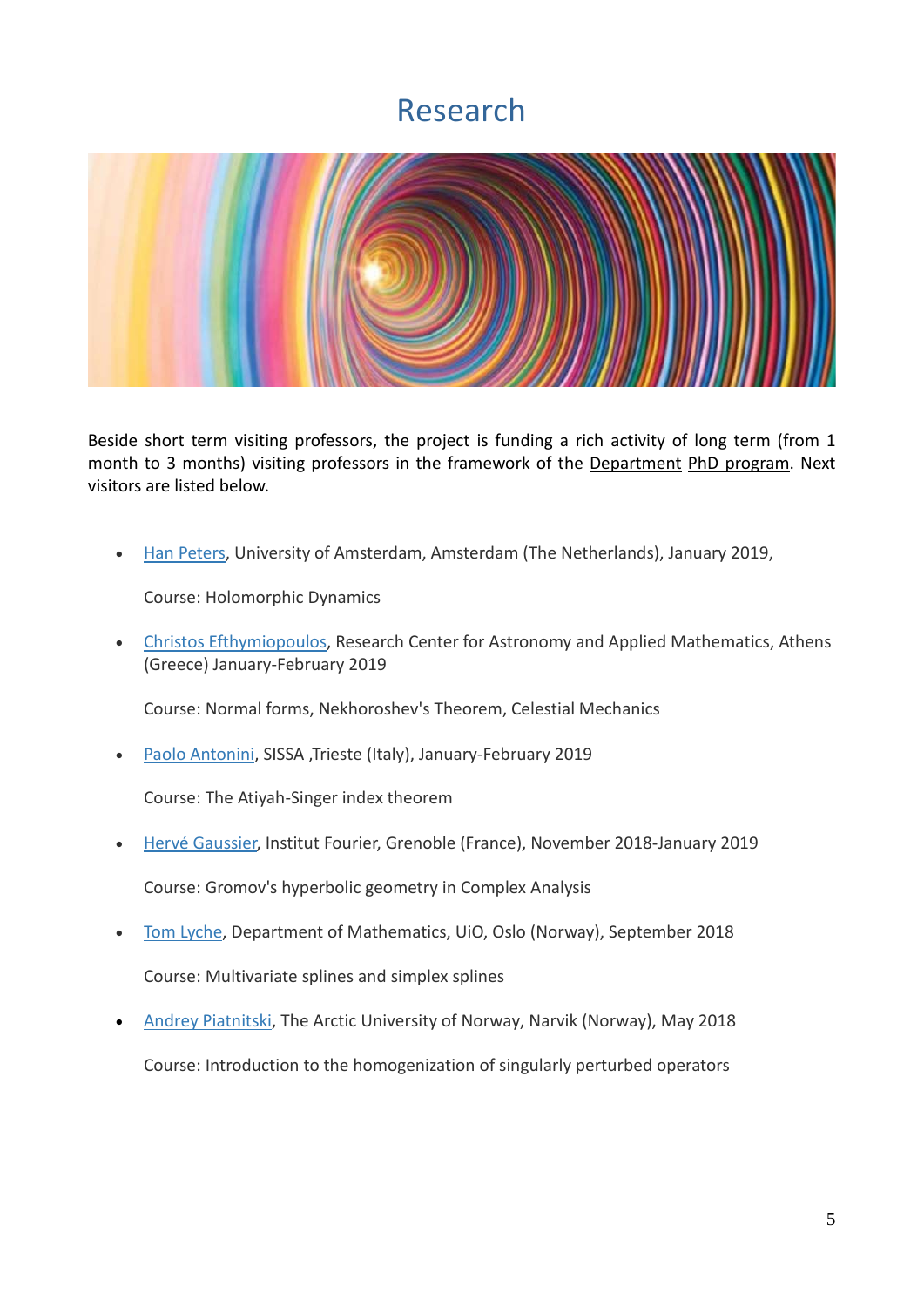#### **The project is funding a wide activity of advanced lectures/schools. Next events are listed below.**

#### 1) **EMS LECTURES SUMMER SCHOOL - 16, 17, 18 July 2018**

Department of Mathematics - University of Rome Tor Vergata The 2018 European Mathematical Society Lecturer Prof. Gigliola Staffilani (MIT, USA) will deliver a general Colloquium on Tuesday July 17 and a PhD course on July 17 and 18. These lectures will be supplemented by a course of Prof. Nicola Visciglia (University of Pisa) on July 16 and 17.

Titles of the courses:

- Gigliola Staffilani (MIT 2018 EMS Lecturer): On the long time dynamics for the defocusing nonlinear Schrödinger equations.
- Nicola Visciglia (Univ. Pisa): Scattering theory for the nonlinear Schrödinger equation in the euclidean setting.

#### **2) PISA-HOKKAIDO-ROMA2 Summer School on Mathematics and Its Applications 2018**

Venue: Centro di Ricerca Matematica Ennio De Giorgi, Pisa Date: 27 August - 8 September 2018 Web page: <http://www.crm.sns.it/event/432/>

The school aims to provide up-to-date intensive mini courses in several pure and applied mathematical research domains: financial mathematics and dynamics, numerical methods, mathematical physics, geometry. The School is part of a more general plan for scientific collaboration between the Hokkaido University, the Department of Mathematics of the University of Pisa and the Department of Mathematics of the University of Rome Tor Vergata to stimulate the exchange of students and the development of scientific research.

Organizers: Prof. Stefano Galatolo, Univ. Pisa, Prof.ssa Simona Settepanella, Hokkaido Univ., Japan, Prof. Alfonso Sorrentino, Univ. Rome Tor Vergata.

Courses:

- Matrix functions and network analysis (Prof.ssa Paola Boito, Univ. di Pisa)
- Dispersive estimates and application (Prof. Piero D'Ancona, Sapienza Univ. di Roma)
- Matrix functions and network analysis (Prof. Federico Poloni, Univ. di Pisa)
- Discrete Morse Theory (Prof.ssa Simona Settepanella, Hokkaido University).
- Infinite Ergodic Theory (Prof. Claudio Bonanno, Univ. di Pisa)
- Introduction to Schubert varieties (Prof.ssa Martina Lanini, Univ. di Rome Tor Vergata)

- The KAM theorem, following the original approach designed by Kolmogorov (Prof. Ugo Locatelli, Univ. di Rome Tor Vergata)

- Global Analysis - the heat kernel, old and new (Prof. Jun Masamune, Hokkaido University)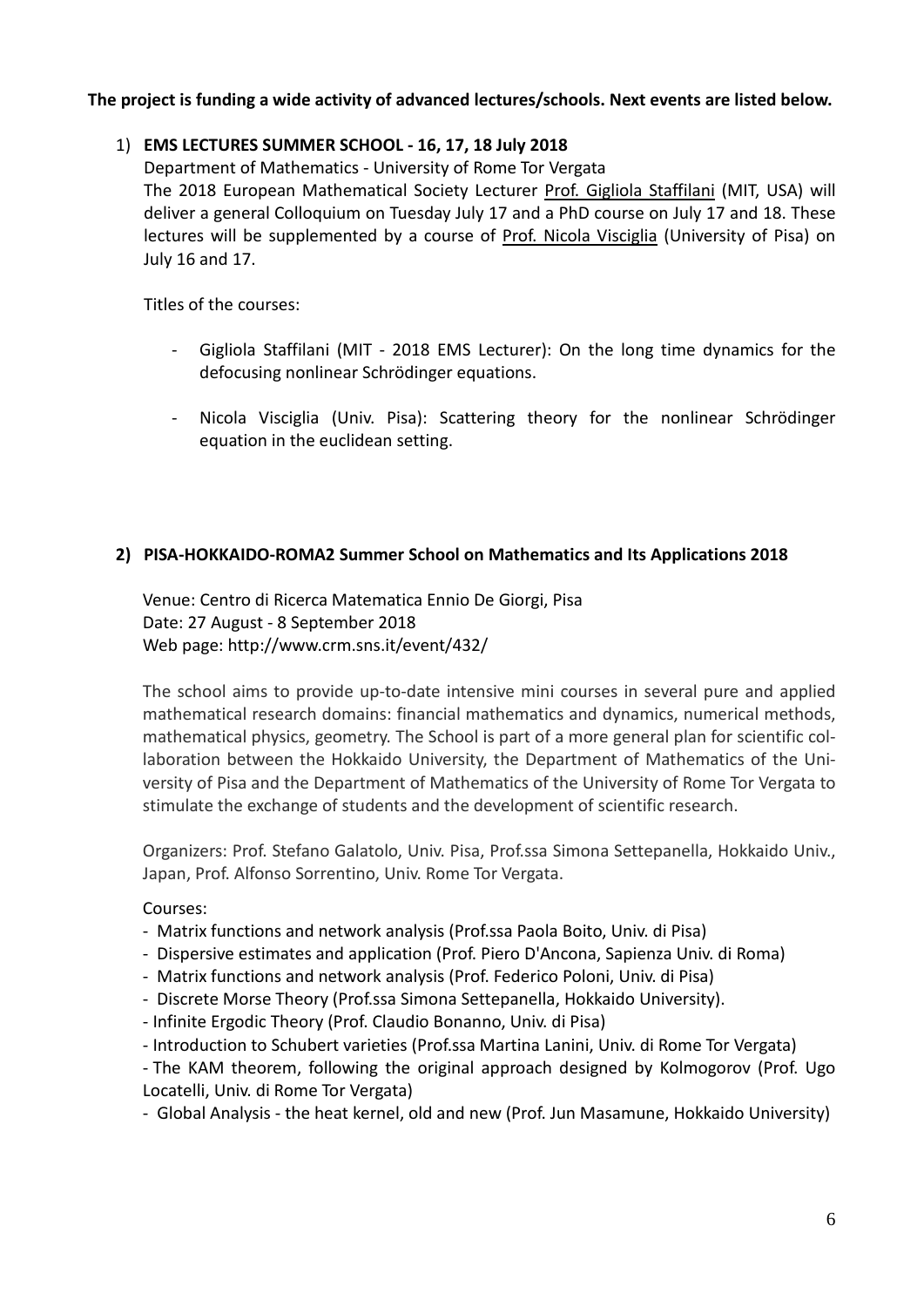#### **3) ROME-MOSCOW SCHOOL OF MATRIX METHODS AND APPLIED LINEAR ALGEBRA, 2018 EDITION**

Description of the school: The sixth edition (2018 edition) of the summer school "Rome-Moscow school of Matrix Methods and Applied Linear Algebra" is organized under an Agreement (signed in 2009 and renewed in 2014) of didactic-scientific collaboration between the Lomonosov Moscow State University (LMSU) and the University of Rome Tor Vergata (TVRU). The school will take place during a whole month, two weeks in Moscow and two weeks in Rome, offering to young students a long time for learning and thinking over the arguments proposed, not limited to short courses of seminars. The school proposes advanced scientific topics and the opportunity of entering in direct contact with people and institutions of excellence in the field.

Attending with good profit the courses of the school is equivalent to acquire credits of university curriculum activity. See also [http://www.mat.uniroma2.it/~tvmsscho](http://www.mat.uniroma2.it/%7Etvmsscho) and the enclosed announcement.

#### Moscow part:

Dates: July 28 - August 11,

Places: Faculty of Computational Mathematics and Cybernetics (CMC) of LMSU, and "Marchuk" Institute of Numerical Mathematics of the Russian Academy of Sciences (INM-RAS)

Rome part: Dates: September 9 - September 23 Place: Department of Mathematics of the University of Rome Tor Vergata

#### Lecturers, Courses and Seminars:

The Lecturers of the main courses will be 4-5 from Russian universities, 4-5 from Italian universities, and 1-2 from universities of other countries. For names and affiliations of the Lecturers, and for information on the Courses-Seminars they will hold during the school, see [http://www.mat.uniroma2.it/~tvmsscho/Rome-Moscow\\_School/2018/pages/lect\\_course.php](http://www.mat.uniroma2.it/%7Etvmsscho/Rome-Moscow_School/2018/pages/lect_course.php)

#### Organizers:

Professors Eugene E. Tyrtyshnikov, [eugene.tyrtyshnikov@gmail.com](mailto:eugene.tyrtyshnikov@gmail.com) (Director of INM-RAS, Professor and Chairman of the Faculty CMC-LMSU), and Carmine Di Fiore, [difiore@mat.uniroma2.it](mailto:difiore@mat.uniroma2.it) (Associate Professor of Numerical Analysis in the Dept of Mathematics of the University of Rome Tor Vergata)

#### Supporters:

LMSU and TVRU universities, International Relations Offices; INM-RAS, Gruppo Analisi Numerica of TVRU, INdAM (Istituto Nazionale di Alta Matematica), and Department of Mathematics of TVRU - MIUR Excellence Department Project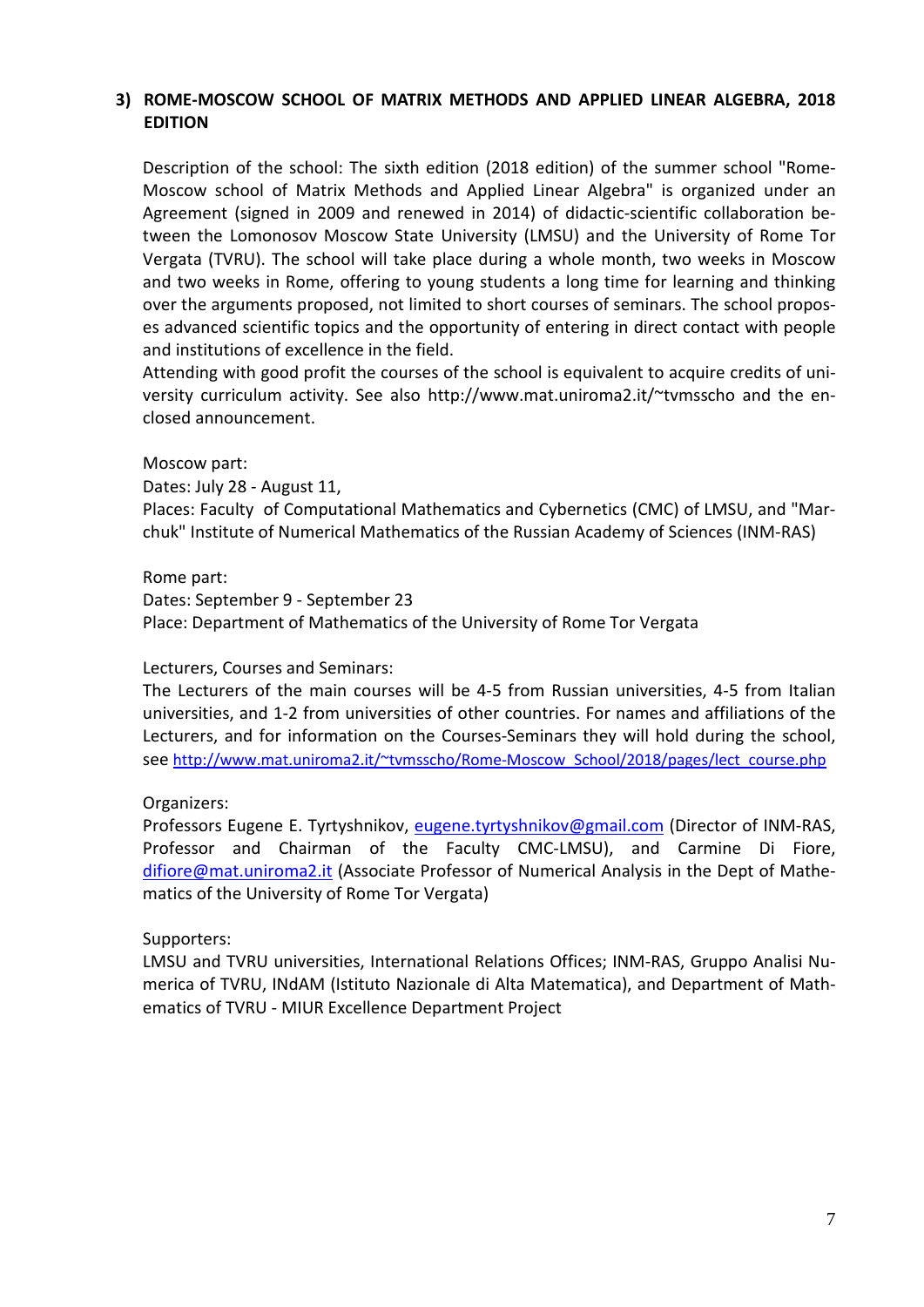## High level teaching activities



MATH@TOV is offering a unique opportunity to improve substantially the Master Programme in Pure and Applied Mathematics and make it internationally competitive.

- 1) MATH@TOV will fund possible research trips for students enrolled in the Curriculum of Excellence of the Master Programme in Pure and Applied Probability at Tor Vergata. The Curriculum of Excellence involves additional training activities, consisting of in-depth studies, seminars, or participation in external courses, according to a programme that will be tailored to each student.
- 2) MATH@TOV has funded 5 additional scholarships for the winners of the research start-up contest published by the National Institute of High Mathematics "Francesco Severi" and reserved for students enrolled in the first year of the Master Programme in Pure and Applied Mathematics at Tor Vergata (such students will automatically be enrolled in the Curriculum of Excellence).
- 3) MATH@TOV will fund up to 10 degree prizes, for an amount of 2,000.00 euros each, for master's graduates in Pure and Applied Mathematics at Tor Vergata who have produced a master thesis that contains at least one of the following requirements: a relevant original result; an efficient implementation and/or a particularly significant numerical experimentation; a clear and in-depth presentation of highly relevant results.

In addition, Master's students in Pure and Applied Mathematics at Tor Vergata and especially students following the Curriculum of Excellence, can take advantage of the PhD courses financed by MATH@TOV (see the appropriate section).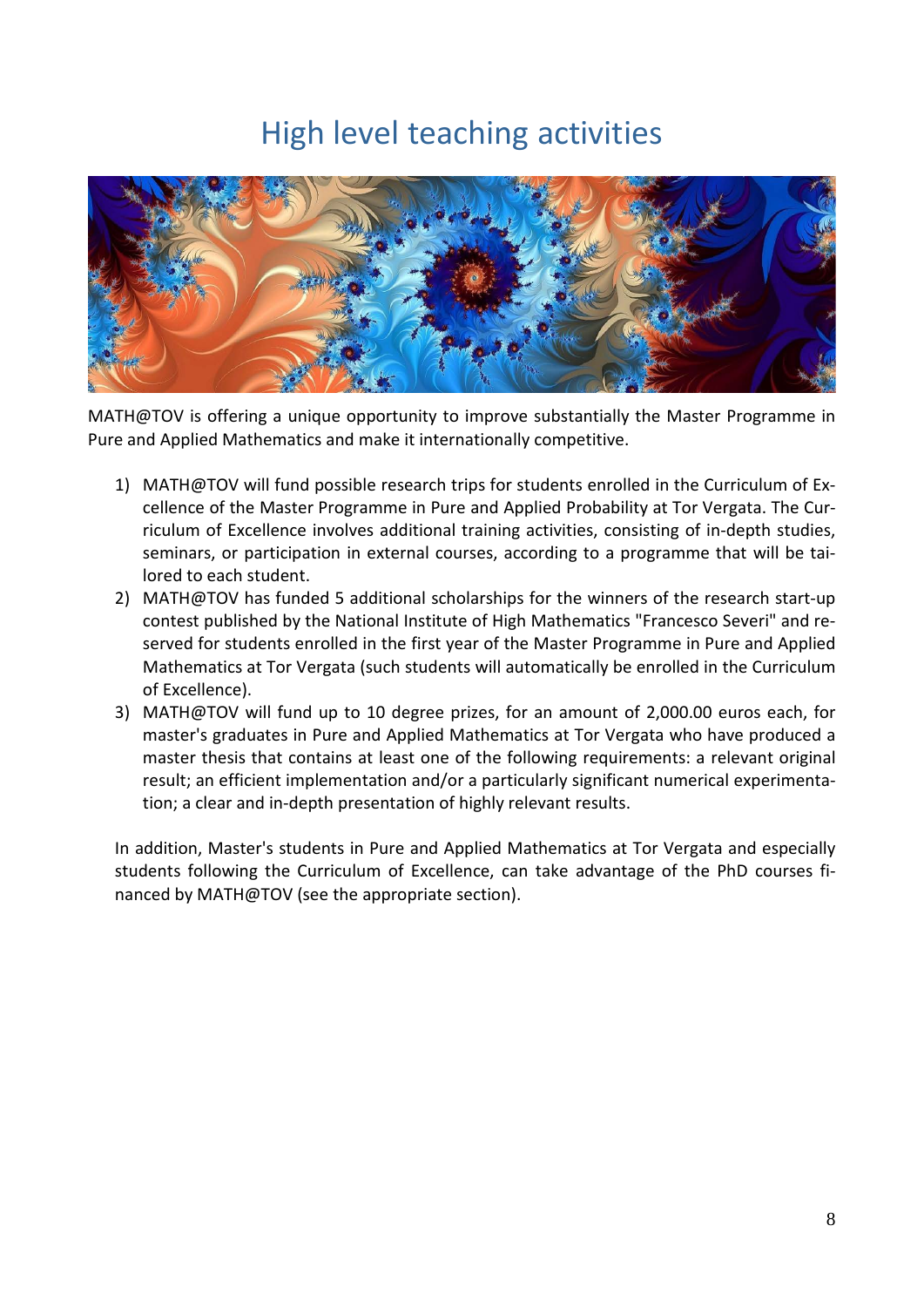### General activities



#### **EUREKA Lectures**

As part of the EUREKA project, coordinated by the Township of Rome, the Department of Mathematics organized a series of lectures entitled: "Mathematics at Tor Vergata: from ancient thought to musical symmetries", 8-15-22-29 May 2018, Foyer Teatro Valle, Rome.

There were 4 lessons on different aspects of Mathematics: from ancient thought to the equilibrium of Nash, from the calculus of probabilities to symmetries in music, art and science. The conferences were held by prof. P. Baldi, A. Porretta, P. Salvatore, P. Zellini.

More info at <http://www.eurekaroma.it/item/universita-tor-vergata/>